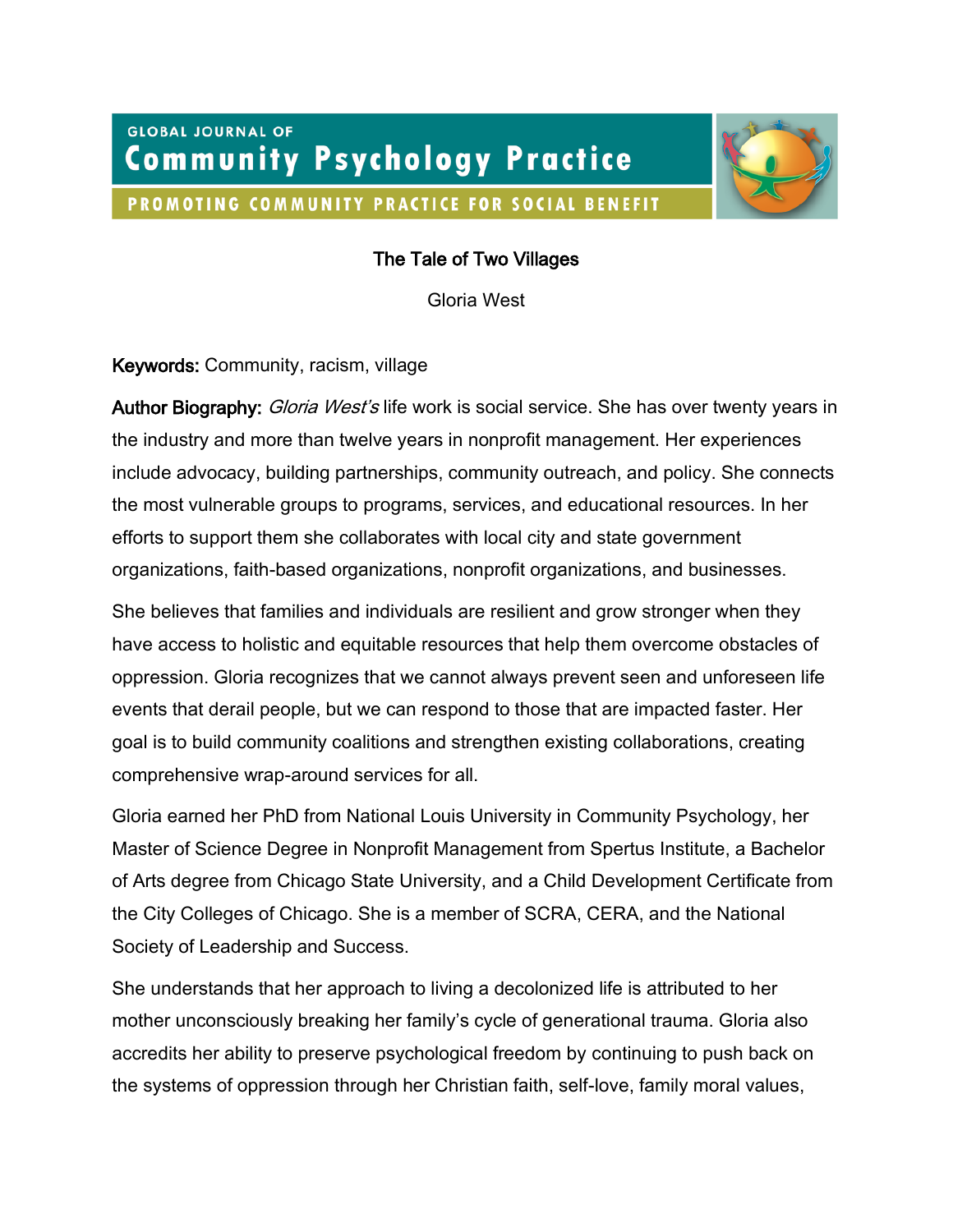Volume 12, Issue 1 May 2022

and lived experiences. These are tools that helped her identify psychological oppression. She believes we can liberate ourselves from oppressed lifestyles by understanding that our community dictates our resources, and our race dictates the equity within the resources. Her mission is to help people recognize oppression and free themselves from debilitating thinking, build self-efficacy, and obtain self-sufficiency and sustainability while living in our colonized world.

Recommended Citation: West, G. (2022). The Tale of Two Villages, Global Journal of Community Psychology Practice, 13(1), 1 - 12. Retrieved Day/Month/Year, from [\(http://www.gjcpp.org/\)](http://www.gjcpp.org/).

Corresponding Author: Gloria West, PhD Email: gloria\_west@ccc.edu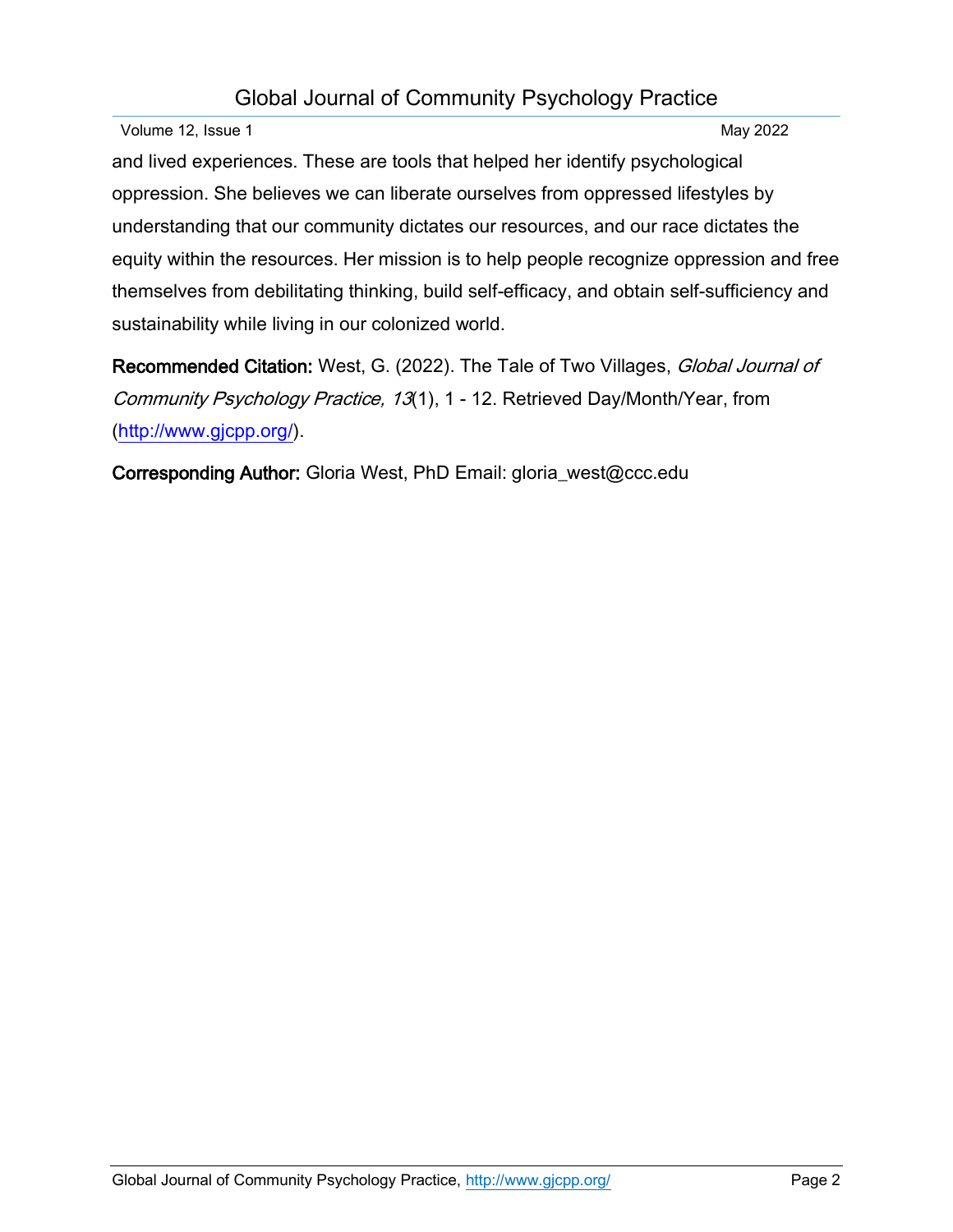## **The Tale of Two Villages**

The saying is that each generation is supposed to do better than the generation before it. I was told that we can never live the "American Dream" if we do not go to college, get a good-paying job, and buy a home. The question is, why are these human rights accessible for some and a struggle for others? I want to tell you about the history of my family's survival. This story is important because it has blazed a trail for four generations of my lineage to live differently from our ancestors. Each generation has a painful but beautiful story of endurance. It could be a roadmap for so many fighting families. The purpose of my story is to bring awareness of the Black struggle and survival. I understand the journeys of my lineage and I would like to make a suggestion. We must learn who we are, where we come from, where we want to go, and how to get there, which would be based on our own sense of stability in a decolonized village.

## **Prologue**

It has been a long journey. Feeling like I belong was/is always important to me, it is part of myidentity. Knowing where and who I come from, being linked to my family, having a place to callhome, and planting my seeds have fulfilled me. I have experienced that sense of belonging,needing to connect, understand, have a purpose, and be satisfied. The consciousness of my life,my lineage, our thrive to survival, their presence in me, and our journey from the beginning tothe present day are alive. My lineage's determination has grown and evolved since Mississippi,and I have learned who I am. As I reflect on my/our journey in this article, what we experiencedis awareness and consciousness as we encounter oppression and displacement. We understandself-value and the love of selfcreated self-activism and that space to resist all things that are notjust. What has emerged can be described in three theoretical concepts:

1. **The Mobile Village**: In the beginning, I saw the mobile village as having close relationshipsand family stability. Today, Isee it as a space of struggle towards reexistence, in the midst ofoppression and deliberate displacement. Too often the

mobile village interferes with thestability of a family.

- 2. **Self-Activism**: a) Is the foundation of my mother's ability to create the space that protectedher from the multiple traumas that she experienced. It became an unconscious method that sheused to shield her children and her future generations from ancestral traumas. b) It is thefoundation of my ancestors' moves from the South to the North during the great migration.They push through oppression, discrimination, and inequalities that they suffered and theirdetermination to survive. It is their role in politics and the Black community as it relates tohousing in Chicago.
- 3. **Planting Seed**: a) Is the connection ofhousing as land, landholder, and space for belonging,holding and creating "real" decolonized relationships, "community," home, and family. b) It isthe ideaof housing being a component of reexistence, in the space that I can classify as a"Village" on the land that I have connected with. c) It is the drive of my family and ourstability that created our self-activism.

*"You can't really know where you are going until you know where you have been." – Maya Angelou*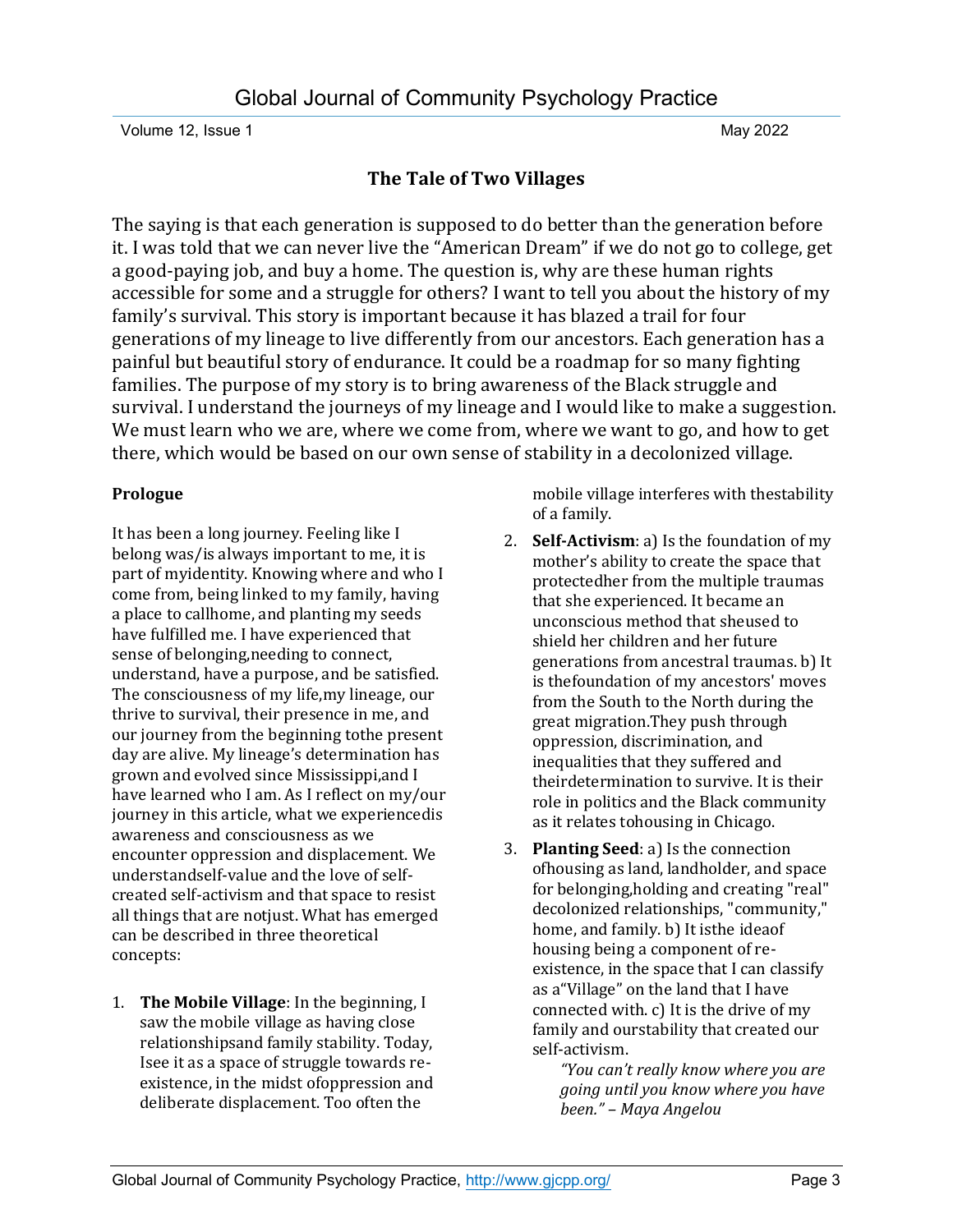This writing tells the story of my ancestors' survival and their fight for freedom. They fought for housing and the right to be safe; I am fighting to secure and improve their legacies. Although the "American Dream" remains dominated by colonialism and trauma, my ancestors were creative, rebellious, and resilient, to name a few of their survival skills. My strength is inherited; it's a skill of my family. They took dangerous risks to change the trajectory of their situations and those of future generations through their conscious and unconscious actions. I live because of their self-activism. They wanted not only to survive but to thrive and to secure an equitable quality of life. I have learned that equity includes community stability, psychological freedom, protection, healing, resources, and homeownership. Stability includes stopping the historic pattern of "Black mobile communities" and preventing the colonizer's patterns of interrupting our Black family.

> *Thesis Nine - "Decoloniality involves an activist decolonial turn whereby the damné emerges as an agent of social change." (Maldonado-Torres, 2016, p. 28)*

## **Village and Community**

I have heard a few "Black Baby Boomers" talk about their upbringing, and they often used the term "village." They define a "village" as a place where people looked out for one another and stuck together. They shared how the adults in the village would discipline them for their behavior and inform their parents about their mischief. When I was a child, I remember calling my neighbors "cousin" and our friends having meals at our home and traveling with us. I remember my mother's moral value system and how it grounded her children. Although my mother never used the term "village" in our home,

nor did I hear it in my community, for a brief time I felt it. We were taught that we are our brothers and sisters' keepers, to love each other and our neighbors. We have built on her moral values, incorporated education, homeownership, and community. We've passed them on to our children, and they continue to build on them. Her grandparents and mother claimed the land, and she laid the foundation. Her children understand that we won't stand strong on any foundation until we plant seeds. This requires strong "whole families" or villages to work together to plant more seeds while decolonizing our "community."

The dictionary definition of a village is a place where people come to settle and to build a community. I often wondered what determined a village. In the context of this article, the term "village" will refer to the connections people make when living together as a family with the land, and "community" will refer to the development structures that are built over time within the context of a specific geographic, historical, and political location. This article talks about my village and community experiences within the settler-colonial

23

geographic area referred to as the United States (see Barker & Lowman, n.d., for more information on settler colonialism). Within the United States, Black villages were referred to as ghettos—parts of a city, especially slum areas, occupied by a

minoritized group or groups—and put in or restricted to an isolated or segregated area or grouping. This was the housing experience of Black people migrating from the South during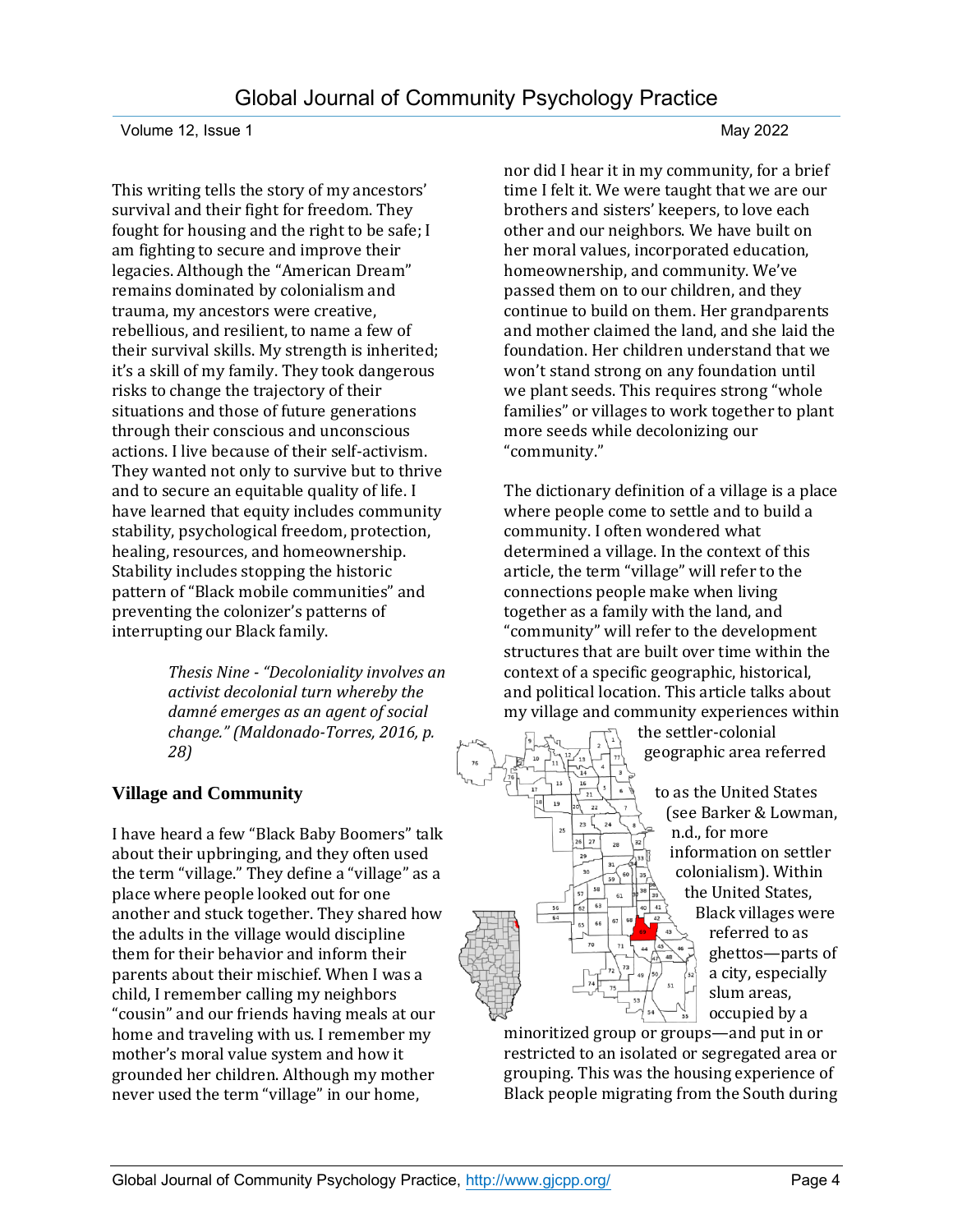WWI and WWII. Today, Black families continue to face housing discrimination in the City of Chicago.

More than a decade ago, I relocated to Park Manor, a smaller community within the **Greater Grand Crossing** area on the Southside of Chicago (see map of Chicago, neighborhood #69; Wikipedia, 2022c). It borders the once-bustling Black Chatham community (see map of Chicago, neighborhood #44), which does not fit the description of a ghetto (Wikipedia, 2022d). I experienced **Chatham** while attending high school in the mid-1980s. This is a place where several of my friends from high school live(d), and what I did not understand at that time was that I had been introduced to a highly functioning Black community. My **Chatham**



*"This Black area looked and felt nothing like where I lived…"*

friends were full of life and so was their

community, as there were thriving Black-owned businesses and rows of occupied homes, beautiful landscaping, and peace. This Black area looked and felt nothing like where I lived, the audacity of me to want my village to experience that community. I was



certain that my future community would resemble Chatham (O'Beirne, 2019).

In the mid-1990s, I relocated to the **Lake View** area on the Northside of Chicago (see map of Chicago neighborhood #6) and experienced another bustling and thriving community. Predominantly White and different from Chatham, it is rich in resources, services, businesses, various styles of homes, trees, and stuff that I didn't know that I needed or wanted (Lakeview East Chamber of



Commerce, n.d.; Wikipedia, 2022e). Both looked or felt nothing like my predominantly Black, Southside community within the larger Bronzeville community. The Robert Taylor homes (African American Registry, n.d.) touched me with trauma that I never want to see again. We endured experiences that no family should ever have to live through. I lived in a war zone for 10 years. I lost many classmates to drugs, gangs, prison, and death. Families separated before my eyes and children didn't return home. When my ancestors arrived from the South in search of their village, I am sure they hoped that their future generations would not have to go through what they had gone through. History repeats itself but it doesn't have to, and I hope that telling our stories will inspire other Black people to become self-activists and fight for their villages and communities.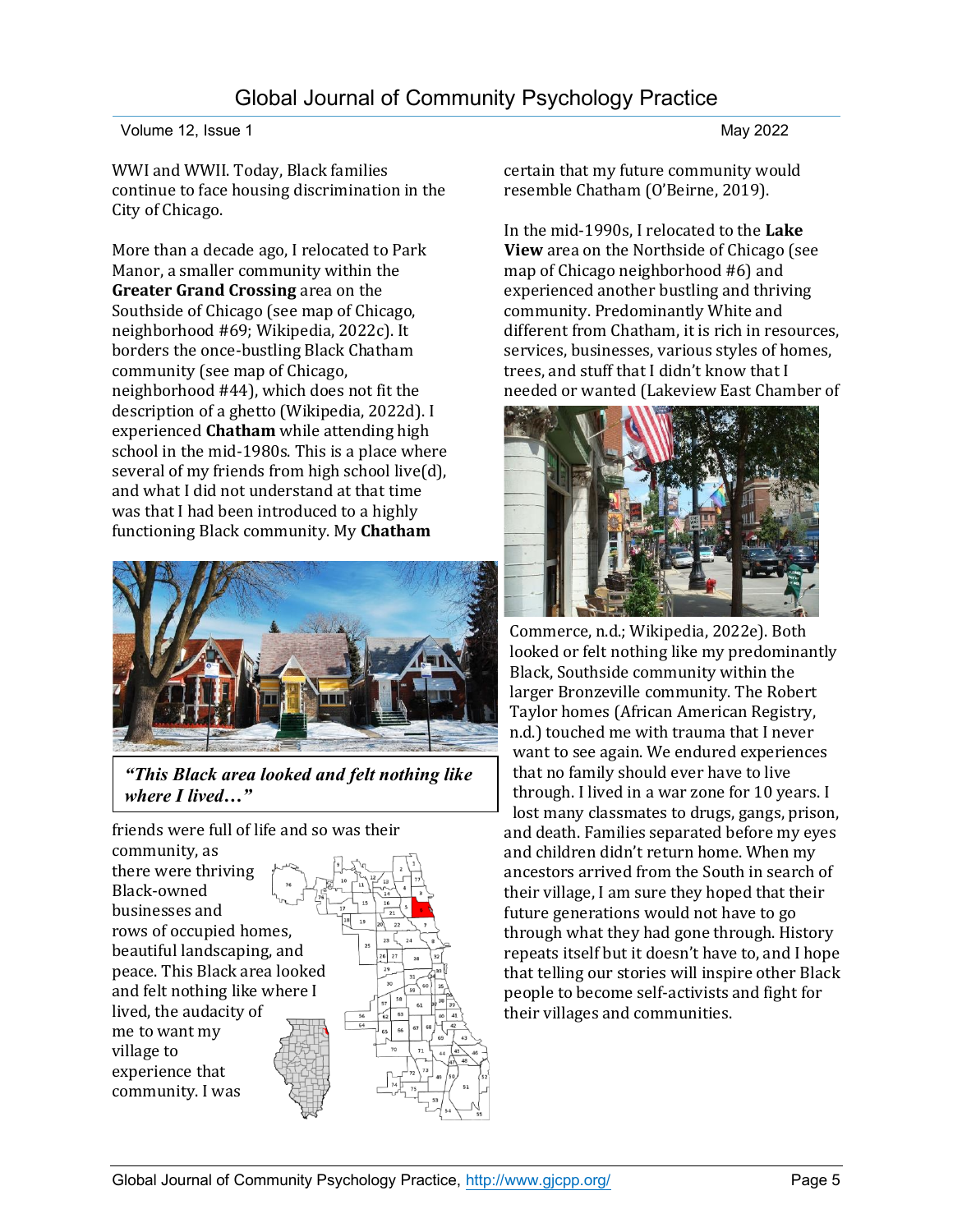■ 大学 大学 キャンド

Volume 12, Issue 1 May 2022

| "The Robert"        |  |
|---------------------|--|
| <b>Taylor homes</b> |  |
| touched me with     |  |
| trauma that I       |  |
| never want to see   |  |
| again.              |  |

## **The Roots of Self-Activism**

I love myself, my dark skin, and everything about me but being Black, and what comes with being Black is trauma all by itself. My great-grandparents were born in Mississippi between the 1870s and 1890s. They lived in the times of the movement of social activism and political reform (the late 1890s to the 1920s). This was known as the Progressive Era that was taking place across the nation and the continuous racial segregation (Jim Crow Laws) that swept the Southern states. The trauma that they had to live with is unthinkable. After learning of higher wages and less racial tension described and advertised by the *Chicago Defender*, a Blackowned newspaper, they seized the opportunity to start over. They married, relocated to Arkansas in the 1920s, gave birth to my grandmother, and moved to Chicago seeking a better life (Greetham, 2013, p. 21). At the time that my grandparents were in Chicago, they were unable to buy any homes, which is what we continue to experience today. Therefore, even though my greatgrandfather found a good-paying job and was able to rent housing in his community, he was not able to purchase a home because he was "redlined," which is a form of housing discrimination that prevented Black families

from buying homes outside of more common areas designated for Black communities (Greetham, 2013, p. 92). My greatgrandparents, grandmother, and mother could not buy where they lived, and this continued the pattern of displaced living—as a mobile village. Two generations were forced to relocate, but they were survivors, practicing self- and collective activism toward a vision of a better life. My mother's children are the first generation to weave ourselves out of this housing oppression.

In 1952, my great-grandfather and grandmother worked for Illinois State Representative Vito Marzullo. In 1953, they supported Marzullo's Alderman campaign by canvassing for him as he ran for the City of Chicago's 25th Ward, the North Lawndale community. My family helped Mr. Marzullo secure the Black vote to win the seat. Alderman Marzullo supported Richard J. Daley's mayoral candidacy, and in 1955 Daley was elected mayor of Chicago. Keeping his promise to build housing for Black families, he created the Black Chicago Housing Authority (CHA), which segregated housing on less desirable land (Choldin, n.d.). Several Black communities were built in what were considered the most undesirable areas of Chicago at the time. Built in 1962, the nation's largest public housing development was the Robert Taylor Homes (Bowly, 1978). This public housing project was the largest in the world.

> While my great-grandparents and grandmother were engaged in collective activism and fought for Black people's justice, my mother was practicing self-activism as she fought for herself. My mother called the area of **North Lawndale** home from the 1940s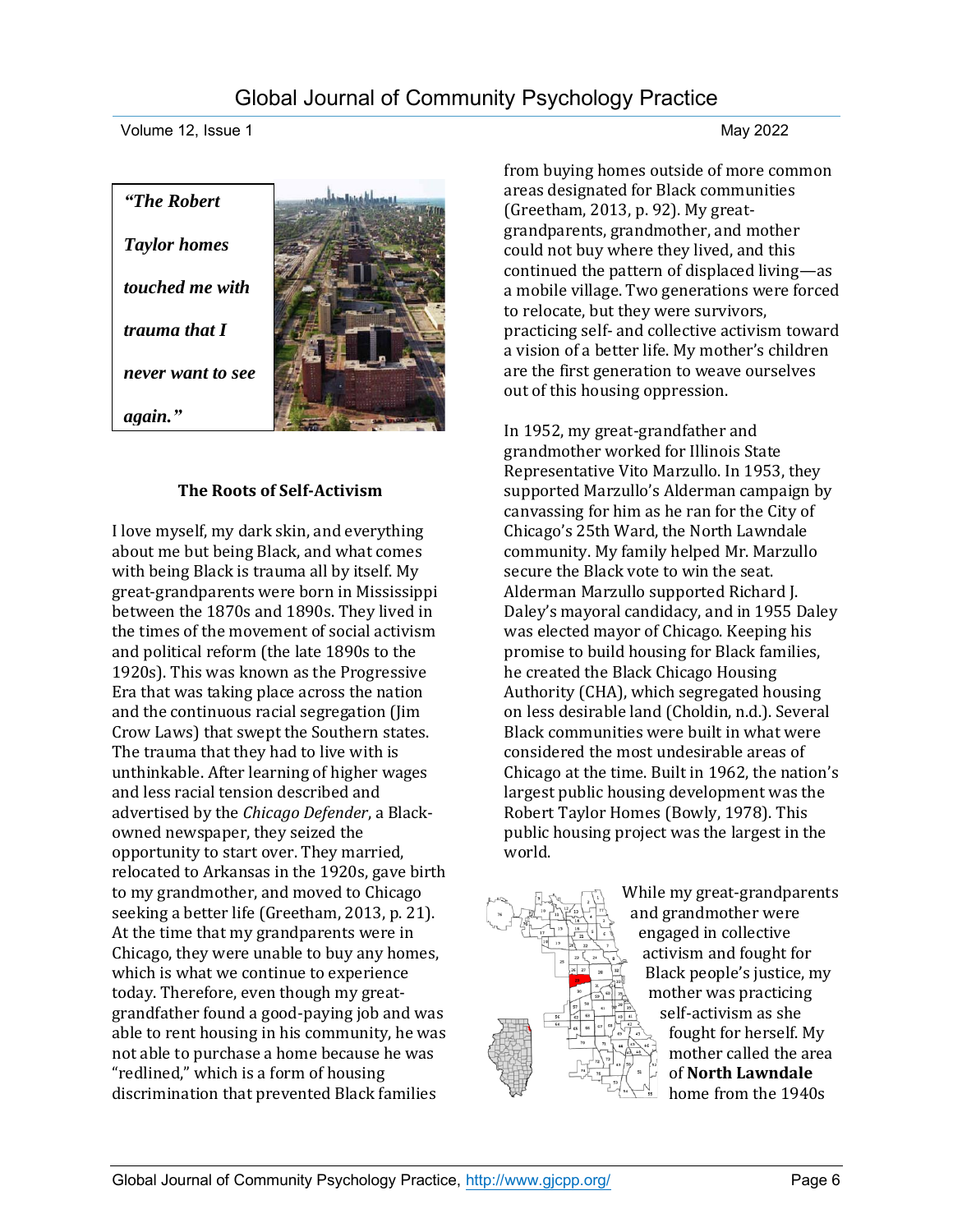### Volume 12, Issue 1 May 2022

until the early 1970s, and here is where she created her survival skills (Wikipedia, 2022b). As a child, she experienced much trauma both in her community and at home, acts that hurt the Black village and Black community to the present day. Like so many people, my mother was physically and sexually abused in her home by relatives. When she fought back against her attackers she was locked in closets and starved. My mother shared that every day and night she prepared herself for a fight. When she arrived home acting furious, she would walk in the house screaming and yelling until she entered her room. As she got older, her family members called her crazy and stopped interacting with her. North Lawndale was a very white colonial community when she was growing up. This is where she was mentally abused. My mother stated that when she was in kindergarten, her white teacher would call on her using racial slurs and call her derogatory names. Regardless of the mental anguish my mother suffered, although she was an honor roll student, her teacher wanted to show my mother that she had the power over her and retained her in kindergarten. Fortunately, after my mother



finished the first grade she doubled, skipping the second grade and putting her with her regular third-grade class. My mother stated that many things happened in this

community, but because she volunteered as a crossing guard, volunteered at the school library, read to the lower grade children, and played sports, she was known, but not accepted because she was Black.

My mother was a teen when the Lawndale area experienced "White Flight," (White people relocating from "communities" after Black people began moving in) and the businesses left too. By the 1960s, it had gone from a resourceful community to a slum (Taylor, 2010). In 1968, the day of Dr. Martin Luther King's assassination, fires were set to many of the existing businesses, and the community was destroyed. The community



fell into dilapidated condition, another factor adding to the high crime, drugs, and gangs. The rebuild did not happen; this was a factor that supported my family's decision to leave.

My parents moved us to the CHA's **Robert** 

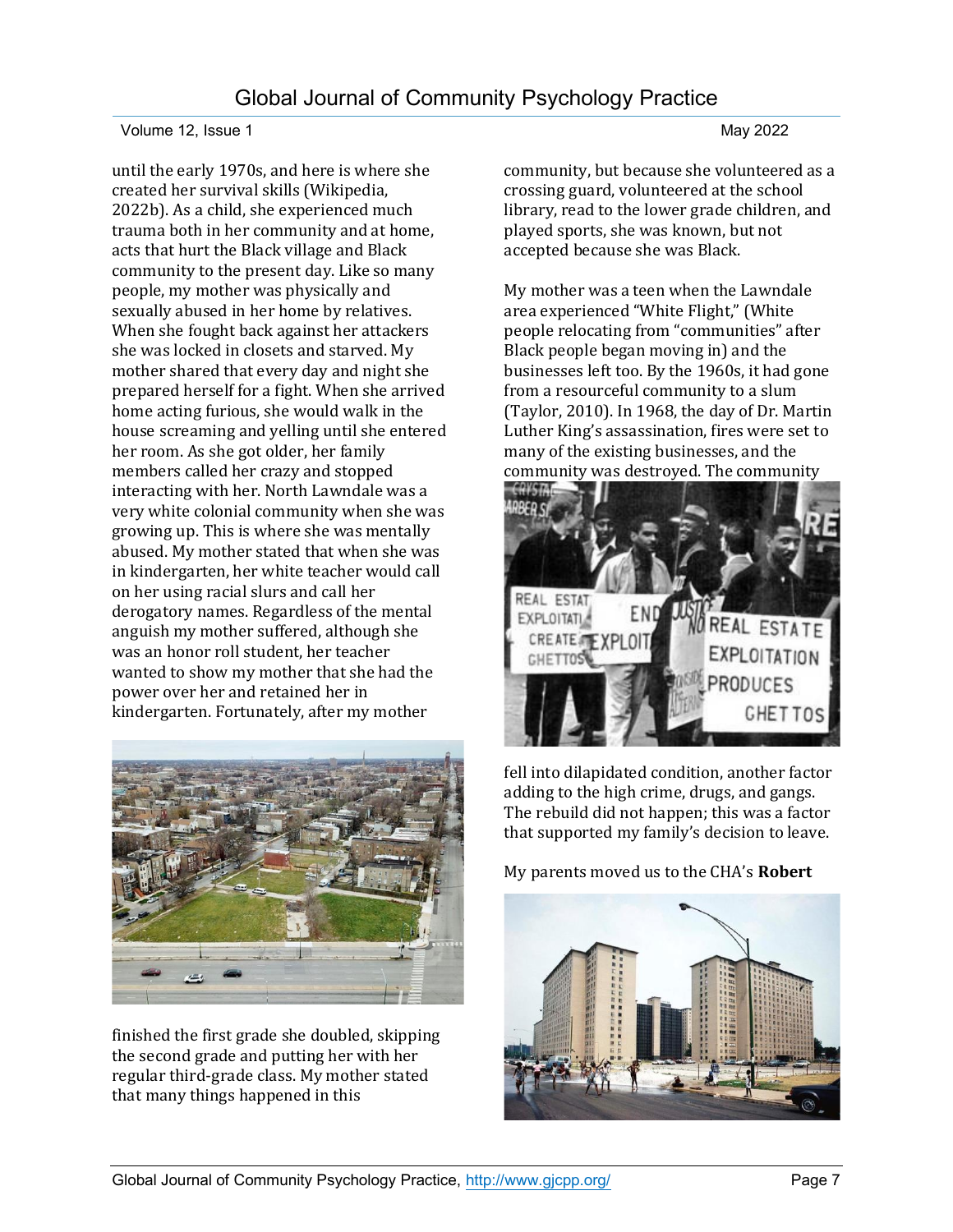**Taylor homes** in the early 1970s when I was a very young child (Wikipedia, 2022a). This was a colonial community within the Bronzeville community area of Chicago (Wikipedia, 2022f), the community in which I lived until I was a young adult. My memories about this place do not capture nor reflect the definition of any community, nor is it my idea of a Black community. Among various other disparities, we had minimal access to vital resources and services. I have had a lot of experience with the colonizer's concept of a community, and it has not included the inherent values within my concept of the village. In the mid-1980s, I witnessed the colonizer destabilize the Black villages and our community, separating us and forcing us to live in mobile communities (for a video telling more about the raw truth of the Robert Taylor experience, see McQuilling, 2022); but the pursuit of freedom is worth fighting for.

### **Protecting the Village and Decolonizing Our Community**

There is something powerful about watching the actions of happy people. Making people smile or feel good about themselves and their families has always been my desire since I was a child. Today, this is my life work. I come from a large loving family; we look out for one another and our neighbors. This is the village that I often hear Black people describe. I believe in supporting people, fighting for people's rights to self-sufficiency, and connecting them to resources and services that will continue to help them sustain. Regardless of skin color, every person has the right to an equitable quality of life. In 1953, Mayor Richard J. Daley fulfilled two bad promises he had made. He expanded the existing CHA by keeping white low-income housing white, as he built Black segregated low-income housing. The Black Chicago housing complexes were placed in undesirable and undeveloped areas in the

city. Undesirable areas do not attract businesses, and neither did Black people, limiting resources and services in our communities.

This practice continues today. To change how we are serviced, we must change who serves us. We must decolonize our communities by changing the programs, resources, services, and businesses in ways that reflect our values. As long as we allow the colonizer to dictate our community, we lose control of our village. We can no longer live according to the dictionary's definition of the village. Until we understand how powerful self-activism is and how to use it, we will never achieve psychological freedom and we will continue to live in colonial villages. We must fight for our villages, we must use what we have access to, we must be creative, and we must push back.

My mother's story will always be a mystery to me; she did something that she can't explain. Her actions changed her children's future, protected us, and helped her raise what I define as a village. She was, and is, a selfactivist. Her decision to defend herself was not normal at her age, and not wise to do. She was determined to stop her pain, never to live it again or talk about it with her children was the answer to breaking the generational cycle of trauma. We must be determined to stop our villages from suffering at the hands of any colonizer. We must also decolonize our Black communities. My definition of a Black decolonial community (a community that is decolonized) is the right of families to live in a thriving community, defined by the ways of being that align with our vision. What does this look like? We have to free ourselves psychologically, strengthen as a village and push toward building our community. There is a choice you can make, but we don't have to live in a colonized community. The more we make our Black families aware of their choices, and the consequences of their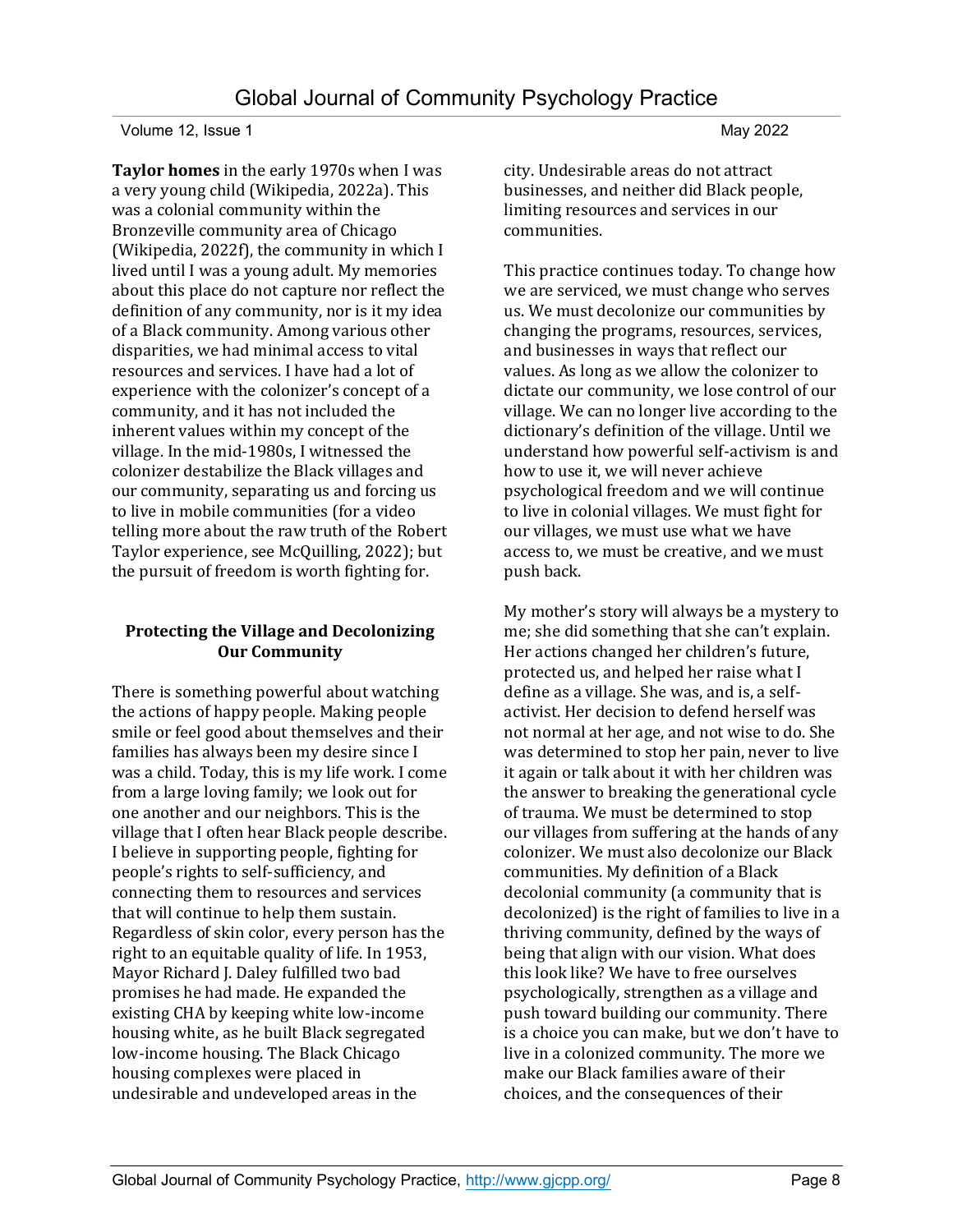choices, the sooner we can rid ourselves of the problems laid upon us. The family is the foundation of the community; it is the whole family bonded or mended by love and unity. We are our brothers and sisters' keepers, and without collective support we cannot survive or sustain, nor can a community thrive. Families build communities by connecting to the land that we belong to, the place where we can truly call home and plant our seeds on our land.

My great-grandparents and grandmother understood the importance of keeping their village together, but my mother unconsciously showed her children how to build healthy villages and keep them safe. While their self-activism helped to secure housing for Black villages, her self-activism helped her push back against abuse. She found safe spaces for herself, that helped her escape and grow; these were her resources. You cannot build a "healthy village" unless you can control generational trauma. She survived her mental strongholds, freeing her children from the way she lived and from the trauma she suffered. The saying, "only the strong survive" has truth to it.

It has been a few years since I learned the story of my family's past, their journey, struggles, and contributions. I know that they would be proud of their grandchildren; we followed their path. Generations two and three reaped the benefits of the housing that my great-grandparents and grandmother fought for. Generations three, four, five, and six reap the benefits of our ancestors' activism. We achieved the so called "American Dream" and purchased land. I secured my village, but this was no easy journey. I see them in me, like my Robert Taylor, Chatham, and Lake View experiences, their Southern and North Lawndale experiences cultivated our collective and selfactivism. The struggles each of our communities suffer(ed) could have been

manageable if the villages were strong. The oppressor went after the Chatham community, but their villages remain strong. To this day they continue to push back against separation. As their businesses closed, they added resources filled the void. The Lake View community is strong, and their villages are unified. The oppressor moves quickly to root out their disruptions, restore and heal the white villages with plentiful resources and services. Support systems help keep their families grounded; rarely are their villages mobile by force. The Robert Taylor community fell victim to the oppressor businesses closed, few were replaced, and villages were divided and broken. I experienced a connection to the Greater Grand Crossing community. It felt and looked like Chatham but after settling in, merely a few years later the oppressor has arrived. I have seen this face before, and I am ready to support the Black villages to save the Greater Grand Crossing community. We have the right to have stable homes, not mobile like many of our ancestors, and we have the right to keep what is already ours. The right to be safe, to be healthy, and to live in peace is what everyone is entitled to; it is our human right. Psychological freedom and homeownership are just a couple of things that balances a village, resources and services help to achieve self-sufficiency and sustainability. We must learn to create opportunities that help us thrive and live. Déjà vu. I see the dismantling of this community approach. The oppressor has the spotlight shining, and they continue to maliciously separate Black villages by taking their generational property and pushing them back into mobile living. We are not separate and unequal to any other community. This community does not have the resources and services of Lake View and the unity of Chatham, but similar struggles of Robert Taylor. All my adult life, I longed for a place to belong and people to connect with, and I refuse to watch the families in my community be uprooted and lose stability.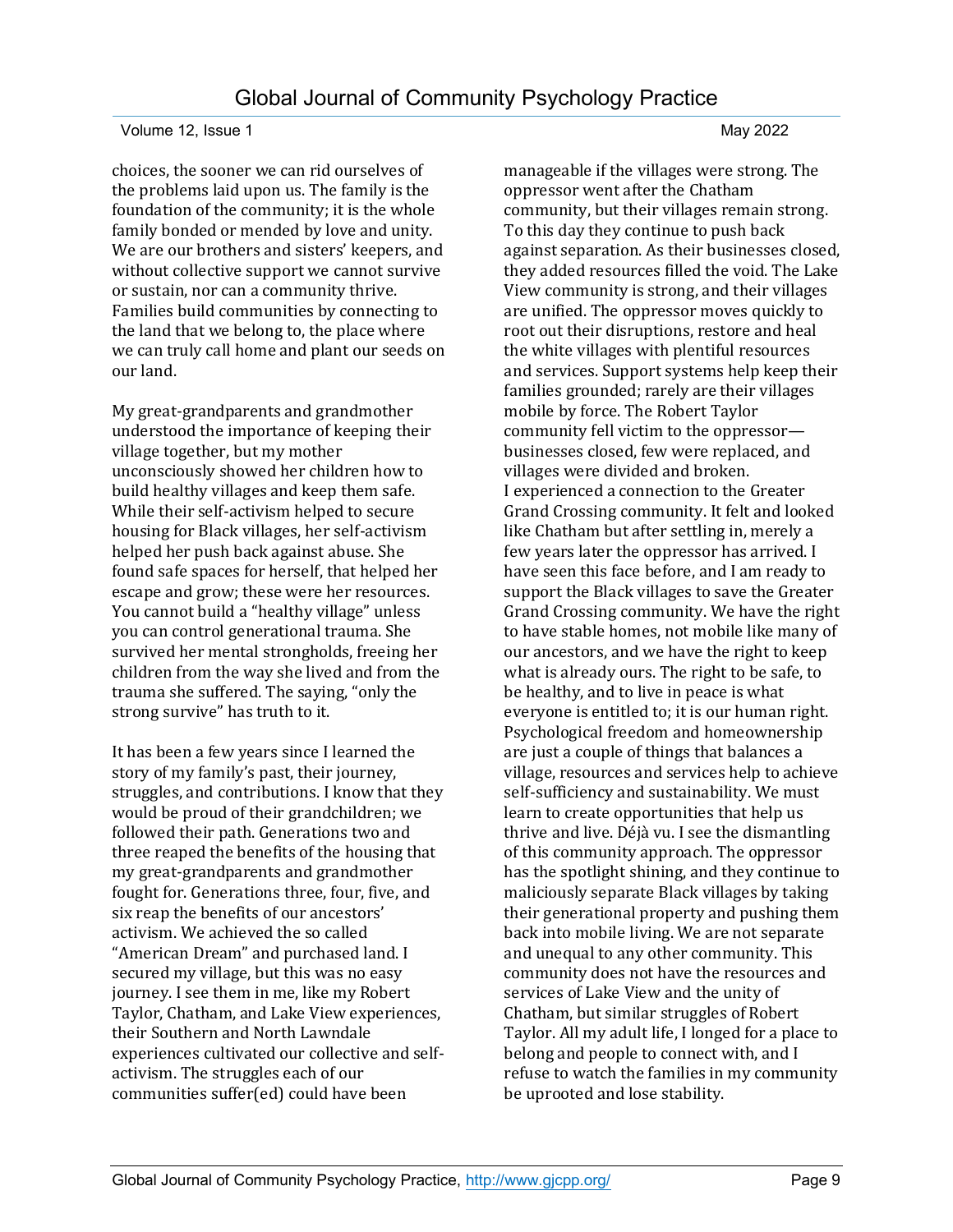### Volume 12, Issue 1 May 2022

"We know through painful experience that freedom is never voluntarily given by the oppressor; it must be demanded by the oppressed." (King, 1963)

I know through personal and professional experiences that resources and services save families and communities. My greatgrandparents' and grandmother's resources were employment and housing. My mother's resources and services were school, sports, and self-defense. My resources are employment agencies, educational institutions, culture, child, youth, and adult activities, health care and hospital facilities, a variety of businesses, real grocery store options, and religious institutions, just to name a few. Communities with access to stimulating goods provide families with the tools to achieve psychological freedom and take control of their lives. Respect is not given but earned; my future generations must keep fighting for unity, community access, and peace.

"If you can control a man's thinking you do not have to worry about his action. When you determine what a man shall think you do not have to concern yourself about what he will do. If you make a man feel that he is inferior, you do not have to compel him to accept an inferior status, for he will seek it himself. If you make a man think that he is justly an outcast, you do not have to order him to the back door. He will go without being told; and if there is no back door, his very nature will demand one." (Woodson, 2010, p. 45)

I am at the beginning of building my community. It is difficult to claim the land and build on the foundation if I don't have a seed plant. We must retire the mobile family village. If we plant seeds on someone's property, the legacy of colonialism and the

constant uprooting and disruptions of our villages will continue to take our land. Homeownership helped me to be able to put roots down. I look at it as developing generational wealth. I introduced this concept to my family.

I didn't like moving and I bought land, so we didn't have to move again. When I purchased my land, I planted our seeds, and now I'm watching the growth of my children. My responsibilities in building my community in the 21st century are: bringing awareness of colonial systems, highlighting harmful generational norms, healing from generational trauma, bringing awareness to illegal family practices, removing stigma, obtaining psychological freedom, purchasing and retaining our land, investing in and developing social enterprises, and building coalitions or partnerships that create systems that meet the needs of the Black village and the Black community.

### **References**

- African American Registry (n.d.) Mon., 03.05.1962: The Robert Taylor Homes open. Retrieved March 22, 2022, from https://aaregistry.org/story/the-roberttaylor-homes-opens/
- Barker, A., & Lowman, E. B. (n.d.) Settler colonialism. Global Social Theory. Retrieved March 22, 2022, from [https://globalsocialtheory.org/concepts/](https://globalsocialtheory.org/concepts/settler-colonialism/) [settler-colonialism/](https://globalsocialtheory.org/concepts/settler-colonialism/)
- Bowly Jr., D. (1978). The poorhouse: Subsidized housing in Chicago. Southern Illinois University Press.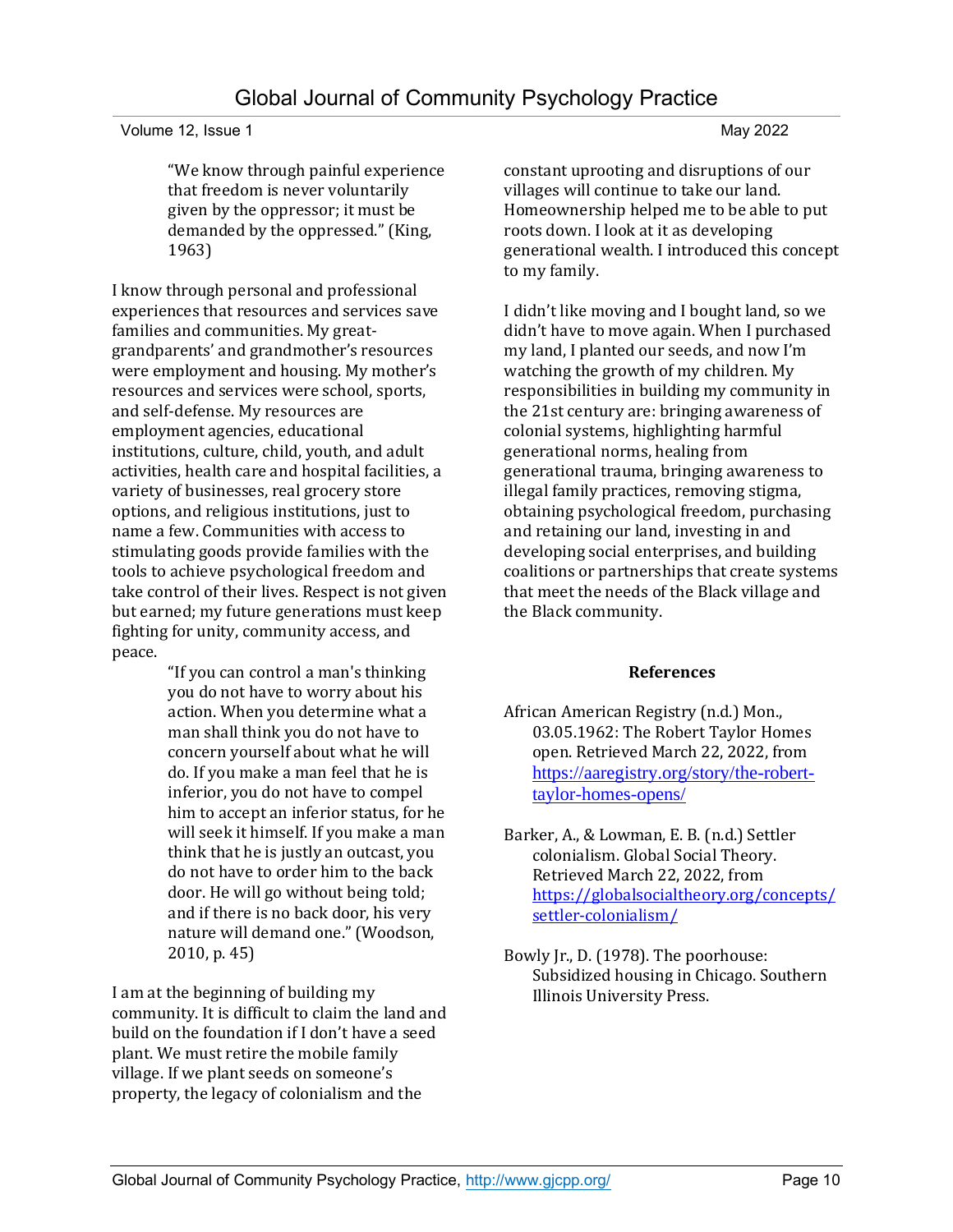Volume 12, Issue 1 May 2022

Choldin, H. M. (n.d.) Chicago Housing Authority. Encyclopedia of Chicago. Retrieved March 22, 2022, from http://www.encyclopedia.chicagohistory. org/pages/253.htmlGreetham, D. T. (2013). Chicago's wall: Race, segregation and the Chicago Housing Authority (Paper 3801) [Senior independent study thesis, College of Wooster]. Open Works. [https://openworks.wooster.edu/indepen](https://openworks.wooster.edu/independentstudy/3801) [dentstudy/3801](https://openworks.wooster.edu/independentstudy/3801)

Herman, J. L. (2015). Trauma and recovery: The aftermath of violence—from domestic abuse to political terror. Basic Books.

King, M. L. (1963). King's letter from Birmingham jail. [https://www.facinghistory.org/resource-](https://www.facinghistory.org/resource-library/letter-birmingham-jail)

[library/letter-birmingham-jail](https://www.facinghistory.org/resource-library/letter-birmingham-jail)

Lakeview East Chamber of Commerce. (n.d.) Getting around. Retrieved March 26, 2022, from [https://lakevieweast.com/getting](https://lakevieweast.com/getting-around/)[around/](https://lakevieweast.com/getting-around/)

Maldonado-Torres, N. (2016). Outline of ten theses on coloniality and decoloniality. Franz Fanon Foundation. [https://fondation](https://fondation-frantzfanon.com/outline-of-ten-theses-on-coloniality-and-decoloniality/)[frantzfanon.com/outline-of-ten-theses](https://fondation-frantzfanon.com/outline-of-ten-theses-on-coloniality-and-decoloniality/)[on-coloniality-and-decoloniality/](https://fondation-frantzfanon.com/outline-of-ten-theses-on-coloniality-and-decoloniality/)

McQuilling, M. (2022, March 16). Robert Taylor Homes. The Hal Baron Project. [https://halbaronproject.web.illinois.edu/](https://halbaronproject.web.illinois.edu/items/show/44) [items/show/44](https://halbaronproject.web.illinois.edu/items/show/44)

Modica, A. (2009, December 19). Robert R. Taylor Homes, Chicago, Illinois (1959- 2005). Black Past. https://www.blackpast.org/africanamerican-history/robert-taylor-homeschicago-illinois-1959-2005/" [https://www.blackpast.org/african](https://www.blackpast.org/african-american-history/robert-taylor-homes-chicago-illinois-1959-2005/)[american-history/robert-taylor-homes](https://www.blackpast.org/african-american-history/robert-taylor-homes-chicago-illinois-1959-2005/)[chicago-illinois-1959-2005/](https://www.blackpast.org/african-american-history/robert-taylor-homes-chicago-illinois-1959-2005/)

O'Beirne, J. (2019, January 16). It's a beautiful day in Chatham. [https://jasonobeirne.com/chatham](https://jasonobeirne.com/chatham-chicago/)[chicago/](https://jasonobeirne.com/chatham-chicago/)

Taylor, K.-Y. (2010, March 24). When Black homeowners fought back. Socialist Worker. [https://socialistworker.org/2010/03/24](https://socialistworker.org/2010/03/24/black-homeowners-fought-back) [/black-homeowners-fought-back](https://socialistworker.org/2010/03/24/black-homeowners-fought-back)

- Wikipedia. (2022a, January 20). Robert Taylor Homes. [https://en.wikipedia.org/wiki/Robert\\_Ta](https://en.wikipedia.org/wiki/Robert_Taylor_Homes) [ylor\\_Homes](https://en.wikipedia.org/wiki/Robert_Taylor_Homes)
- Wikipedia. (2022b, February 14). North Lawndale, Chicago. [https://en.wikipedia.org/wiki/North\\_La](https://en.wikipedia.org/wiki/North_Lawndale,_Chicago) wndale, Chicago
- Wikipedia. (2022c, February 26). Greater Grand Crossing, Chicago. [https://en.wikipedia.org/wiki/Greater\\_G](https://en.wikipedia.org/wiki/Greater_Grand_Crossing,_Chicago) rand Crossing, Chicago
- Wikipedia. (2022d, March 1). Chatham, Chicago. [https://en.wikipedia.org/wiki/Chatham,\\_](https://en.wikipedia.org/wiki/Chatham,_Chicago) **[Chicago](https://en.wikipedia.org/wiki/Chatham,_Chicago)**
- Wikipedia. (2022e, March 16). Lake View, Chicago. [https://en.wikipedia.org/wiki/Lake\\_View](https://en.wikipedia.org/wiki/Lake_View,_Chicago) [,\\_Chicago](https://en.wikipedia.org/wiki/Lake_View,_Chicago)